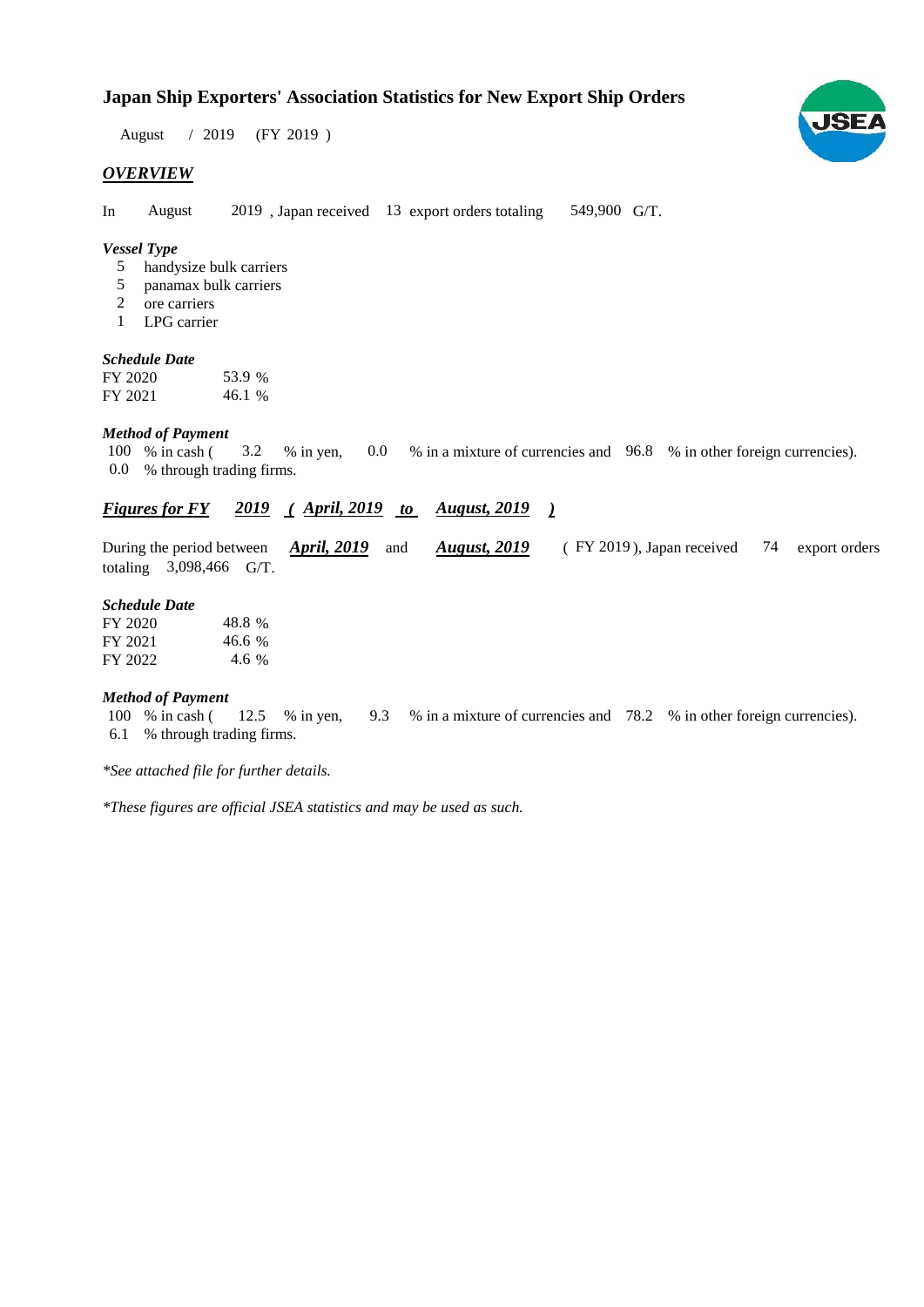### New Export Orders Placed in August 2019 (FY 2019) Based on Fiscal Year

| Description              |      | Apr 18 to Mar 19 | April 2019 |         | May 2019 |         | June 2019 |         | July 2019 |         | August 2019 |         | Apr 19 to Aug 19 |           | Jan 19 to Aug $19$ |           |
|--------------------------|------|------------------|------------|---------|----------|---------|-----------|---------|-----------|---------|-------------|---------|------------------|-----------|--------------------|-----------|
|                          | No.  | G/T              | No.        | G/T     | No.      | G/T     | No.       | G/T     | No.       | G/T     | No.         | G/T     | No.              | G/T       | No.                | G/T       |
| General Cargos           | 29   | 1,936,740        |            | 9.990   |          |         |           | 7,450   |           |         |             |         |                  | 17.440    |                    | 359,400   |
| <b>Bulk Carriers</b>     | .501 | 6,394,050        | 13         | 740,100 | 13       | 527,200 |           | 459,600 | 15        | 535,400 | 12          | 545,600 | 64               | 2,807,900 | 109                | 4,961,300 |
| Tankers                  | 34   | 2,356,137        |            |         |          | 1,400   |           | 246,100 |           | 21,326  |             | 4,300   |                  | 273,126   |                    | 545,226   |
| <b>Combined Carriers</b> |      |                  |            |         |          |         |           |         |           |         |             |         |                  |           |                    |           |
| Others                   |      | 1,240            |            |         |          |         |           |         |           |         |             |         |                  |           |                    |           |
| Total                    | 214  | 10,688,167       | 14         | 750,090 |          | 528,600 | 17        | 713,150 | 16        | 556,726 | 13          | 549,900 | 74               | 3,098,466 | 129                | 5,865,926 |
| FY 2019 / FY2018 (%)     |      | $*107.3$         |            | 140.7   |          | 105.6   |           | 133.1   |           | 95.3    |             | 36.0    |                  | 84.1      |                    | ** 89.6   |
| In CGT                   |      | 4,629,871        |            | 298,083 |          | 240,617 |           | 329,631 |           | 272,729 |             | 238,051 |                  | 1,379,111 |                    | 2,546,334 |

JSEA (September 2019)

*Figures for shipbuilding orders of 500 G/T and over for export as steel vessels placed with JSEA members are covered.*

\*FY 2018/FY2017

\*\*Calendar Year 2019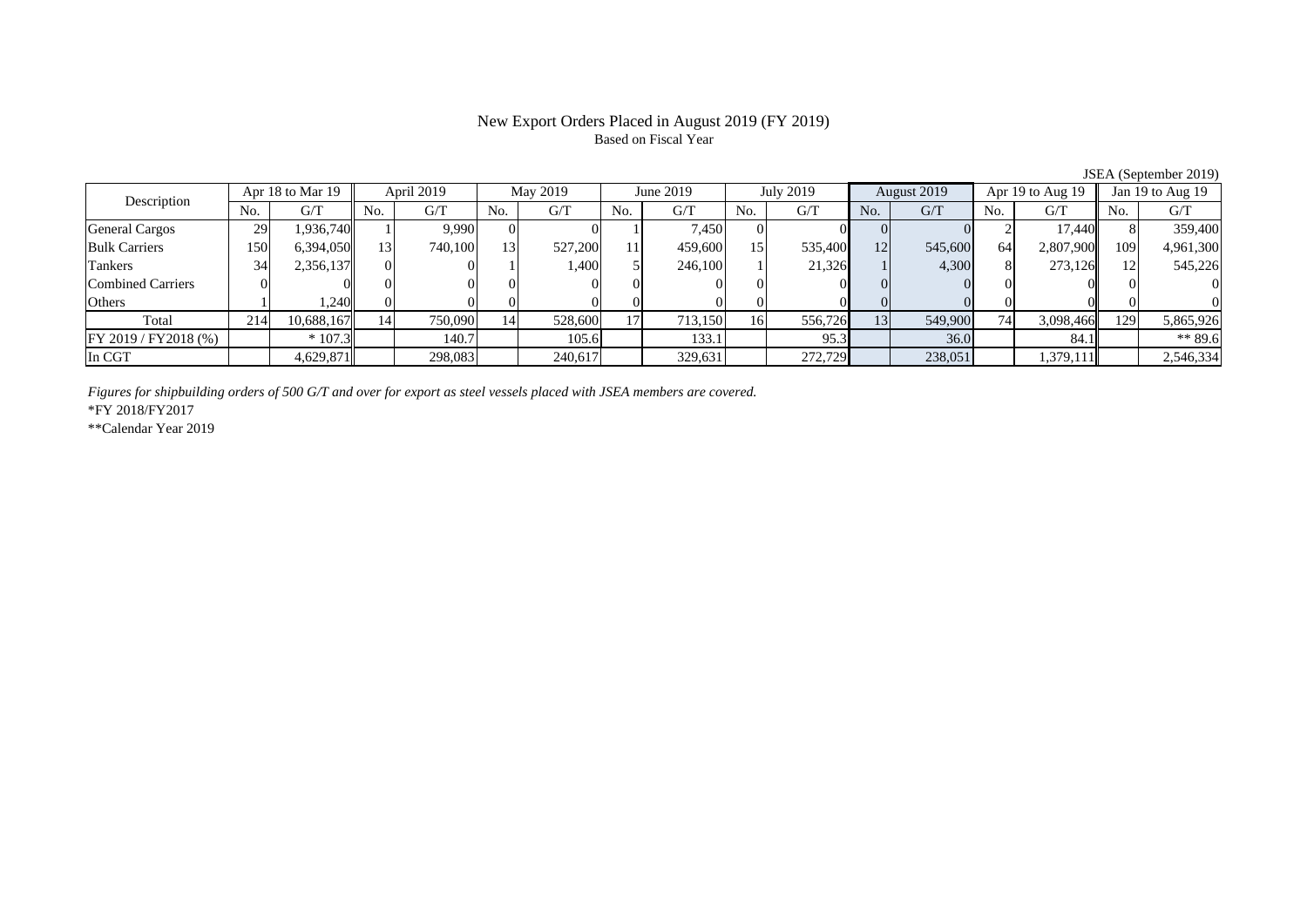# Based on Fiscal Year

JSEA (September 2019)<br>  $\parallel$  Jan 19 to Aug 19 No. G/T No. G/T No. G/T No. G/T No. G/T No. G/T No. G/T No. G/T $G/T$ General Cargos ( 27 2,691,356 3 401,754 1 219,775 4 339,846 1 7,450 1 32,691 10 1,001,516 15 1,467,201 Bulk Carriers 116 4,235,101 10 397,435 15 601,301 14 557,691 13 446,305 19 845,506 71 2,848,238 109 4,174,736 Tankers | 68| 4,127,923|| 9| 662,278| 4| 274,824| 4| 296,841| 6| 633,832| 6| 268,073| 29| 2,135,848|| 54| 3,435,730 Combined Carriers 0 0 0 0 0 0 0 0 0 0 0 0 0 0 0 0Others 0 0 0 0 0 0 0 0 0 0 0 0 0 0 0 0Total 211 11,054,380 22 1,461,467 20 1,095,900 22 1,194,378 20 1,087,587 26 1,146,270 110 5,985,602 178 9,077,667 |FY 2019 / FY2018 (%) | | \* 109.7 | 159.1 | 186.6 | 100.7 | 298.6 | 126.6 | 151.1 | \*\* 131.2 In CGT | | 5,410,238 || | 656,621 || | 513,664 || | 515,487 || | 552,486 || | 567,533 || 2,805,791 || | 4,349,737 Description Apr 18 to Mar 19 April 2019 May 2019 June 2019 July 2019 August 2019 Apr 19 to Aug 19 Jan 19 to Aug 19 July 2019 August 2019 Apr 19 to Aug 19

*Deliveries of new shipbuilding orders of 500 G/T and over for export as steel vessels placed with JSEA members are covered.*

\*FY 2018/FY2017

\*\*Calendar Year 2019

# Export Ships Delivered in August 2019 (FY 2019)